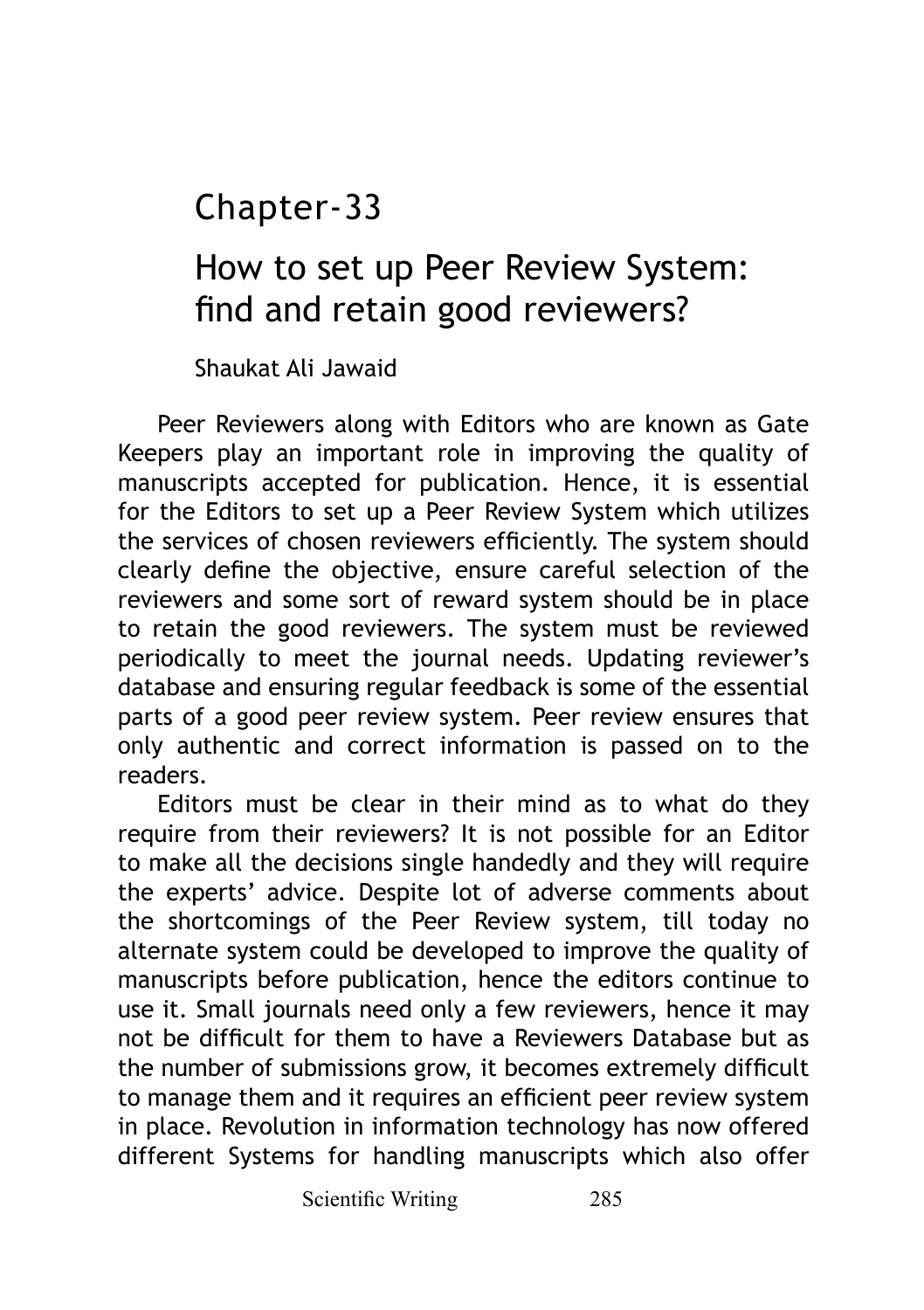automatic peer review like Scholar One, Manuscript Manager and Editorial Manager. However, one must be familiar with the principles and etiquette. Journals with large number of submissions do use some automation but these systems need to be sensitively implemented. Hence, the importance of an option of personalized communications can never be over emphasized. Some journals ask more than three or four reviewers at the same time to review the manuscripts and as soon as they get the required number of reviews, the system automatically contacts the reviewers who have not yet returned the manuscripts with a message of thanks and stating that their review was no more needed. This looks a bit rude, hence it is suggested that the message in automated e mail should state that "if you have already started reviewing the manuscript, please communicate your comments by such and such date". A much better option will be not to use the automation system and send personalized emails to the reviewers but it is time consuming and might result in delays.

Before commissioning any manuscript tracking system, the editors must be clear in their mind about the whole process. Large publishers maintain a separate system for tracking the accepted manuscripts from production to publication. Editors have to decide as to what proportion of the manuscripts they receive need to be sent out for external review. Some general journals managed by full time editors may not send all the manuscripts for external review, reviewing some of these papers themselves but part time editors tend to send most of the manuscripts for external review. Sometime manuscript accepted for further processing during initial internal review may be desk rejected by the editor when he or she decides not to send them for external review.

It must be decided as to what information about each reviewer is essential which can be useful. The basic minimum information which an editor must have about its reviewers must contain name, address, positon, phone, fax and cell phone number. Their interest in a particular specialty, e-mail, details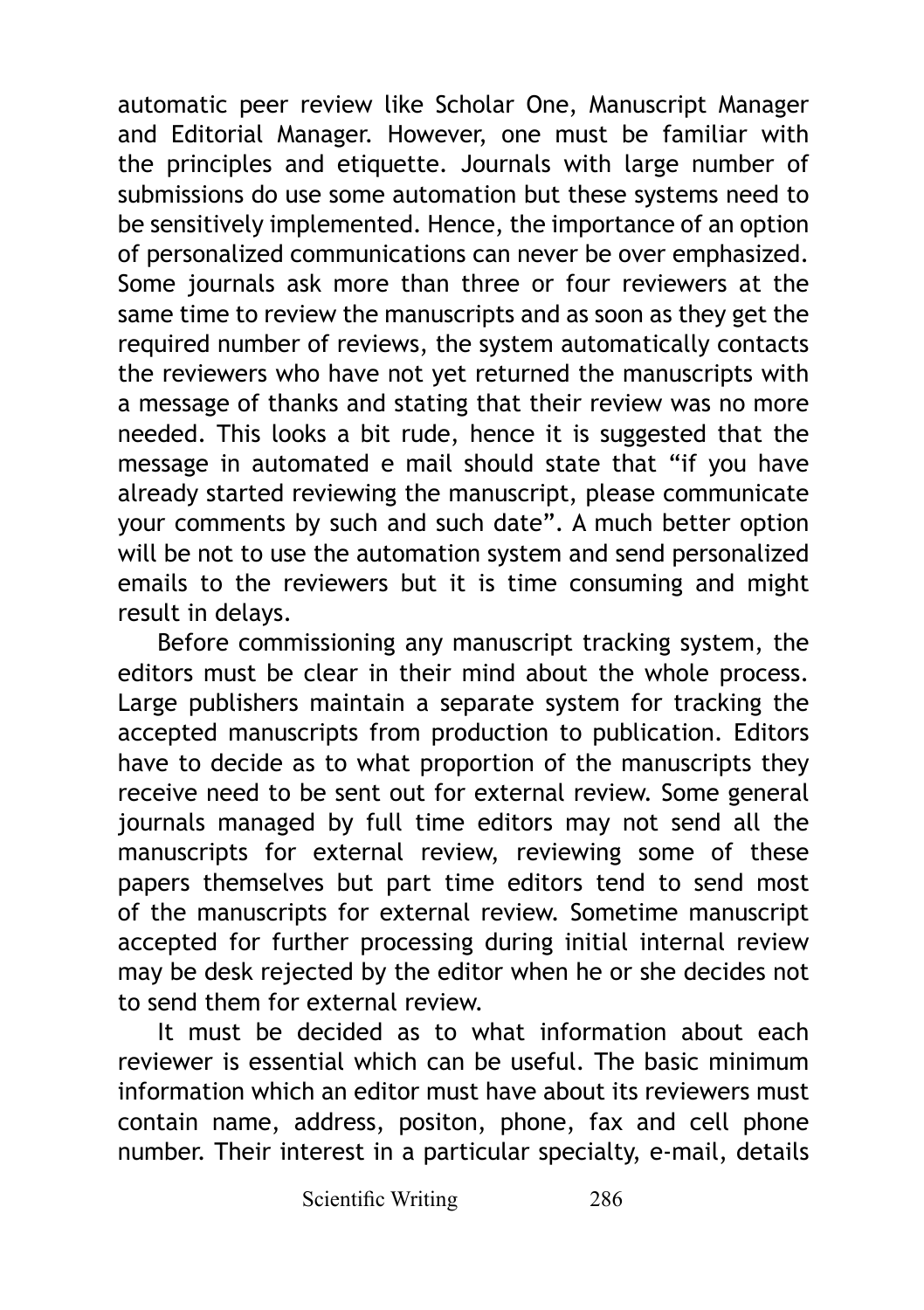about qualification and how many manuscripts they will be interested in reviewing. Additional information should contain their past track record, how much time they take to review, do they acknowledge receipt of the manuscript immediately and do they need reminders. How helpful their comments are for you as an Editor and for the authors?<sup>1</sup> Some journals first send an e mail with title or abstract to the potential reviewers asking them if they will be interested to review that particular manuscript while others send the manuscripts with a request to inform the editor if they think, it is beyond their area of expertise or interest immediately so that it can be sent to some other reviewer. It saves lot of time and works well in many cases. Reviewing the reviewers comments before they are passed on to the authors is important to ensure that no derogatory language, harsh comments are used, that is why any automation system has its inherent drawbacks and disadvantages and it should be avoided. Efforts should be made to get best out of the selected reviewers.

These days most of the authors submit their manuscripts electronically direct on the journal website which is considered the best and is also the way forward. Manuscripts are also increasingly being edited electronically. Some journals have also experimented using open peer review system on the web. Remember Reviewers are a valuable resource and any system the editors might select to use must give the reviewers due respect so that they feel a part of the whole system.

## *How to Find Good Reviewers?*

To begin with one should ask the people you know personally. Then they can be asked to nominate other reviewers they know and will be interested in reviewing the manuscripts. One can also use different databases, authors from different journals, directory of members by various professional specialty organizations; identify good reviewers from the conferences. The authors can also be requested to suggest some reviewers. Look at the track record of the reviewers. It is important to have different geographical locations. Those reviewers who have close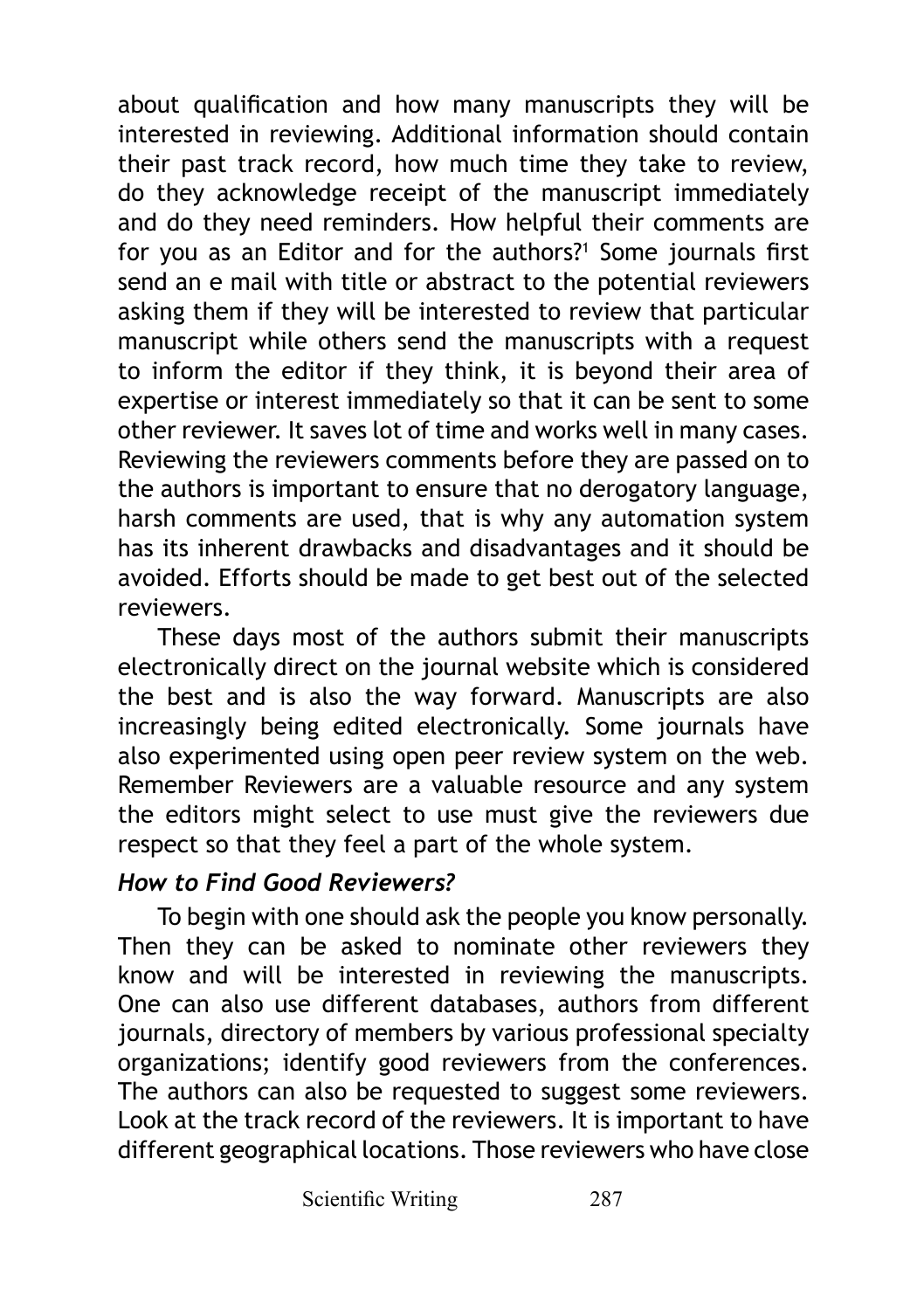relationship with rival journals should be excluded. Similarly those reviewers who are known to be unreliable, *"Nasty"*, those not enjoying good reputation should also be excluded. Personal contacts, e mail, letters can be used to solicit the potential reviewers.

 Make sure that your reviewer's database has national reviewers, regional and international reviewers. The type of reviewers will depend on geographical scope of the journals, publishers i.e. institution and organization, aim and scope of the journal, type of the journal i.e. general journal or specialty journal. The selected reviewers must have minimum professional qualifications and academic aptitude. Young faculty members generally do a good job and they are more efficient. Similarly those affiliated with academic institutions are known to be better reviewers.

*Categorization of Reviewers:* The reviewers can be categorized as Excellent Reviewers, Good Reviewers and not so good reviewers. Excellent reviewers will also do copy editing, improve English language and Grammar, correct references apart from looking at the scientific contents of the manuscript. Not so good reviewers will leave copy editing and improvement of English, correction of references to the editors and not so good reviewers will just look at the scientific contents and that too casually. Looking at the quality of review one can decide whether to continue sending manuscripts to these reviewers in future.

Comments from the Reviewers must always be edited. Unreliable, harsh comments should be eliminated. Editors must ensure that the reviewer's comments are constructive and help authors to improve their manuscripts. It is also important that the Editors closely monitor their deputies and support staff through some sort of an oversight.

## *How to Retain Good Reviewers?*

Finding a good reviewer and retain them is extremely important. It is a challenge for the Editors. In order to retain good reviewers the following steps may be helpful: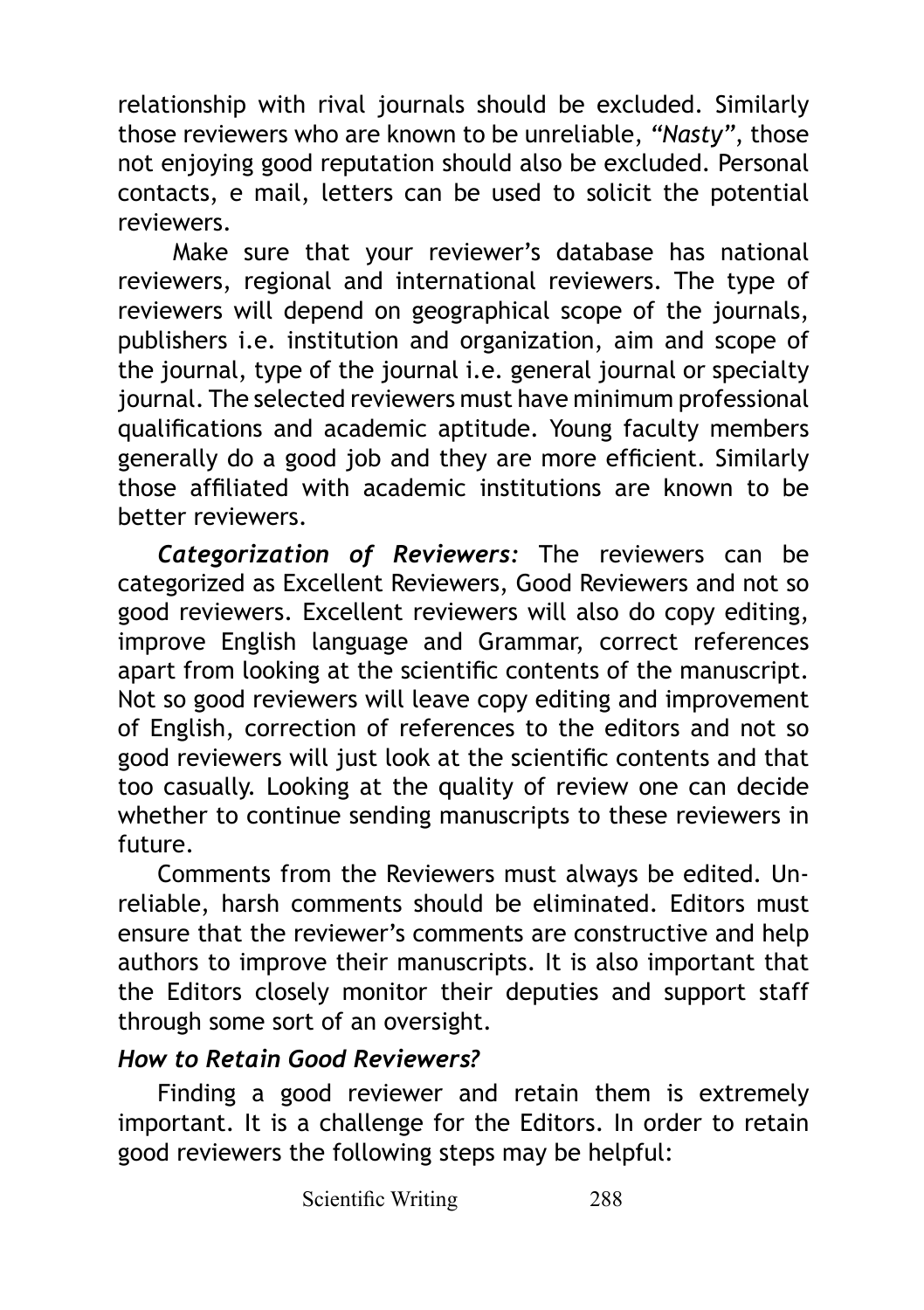- 1. Recognize their services.<br>2. Refrain from over burden
- Refrain from over burdening good reviewers.
- 3. Make sure that the topic is of interest to them.
- 4. Have some CME Credits. Now some websites offer Reviewers Credit once the journals get themselves registered on their website. The reviewers can then claim Credits and it is extremely useful and helpful.<sup>2</sup>
- 5. Look at different ways of rewarding the reviewers
- 6. Send them some books, reading material, gifts on special occasions.
- 7. Send them appreciation certificates.
- 8. Publish their name in the journal at the end of the Year acknowledging their contributions.
- 9. Provide complimentary copies of the journal.
- 10. Provide them some concession, discounts in publication charges.
- 11. Provide them the facility of fast track processing of their manuscripts.
- 12. Training the reviewers through participation in Workshops.
- 13. Get together, meetings from time to time.
- 14. Give them due respect and recognition.
- 15. Appoint good reviewers to the Editorial Board or International Advisors.
- 16. Send them courteous request letters.
- 17. Thanks e mail post review.
- 18. Award distinguished Reviewers.

*Financial Rewards:* Some journals who can afford also offer some honorarium for reviewing a manuscript but financial rewards do not work all the time. I remember while conducting a training course for Editors at a medical university, one of the participants remarked that since the reviewers spend lot of time in reviewing the manuscripts, the journals must give them some financial incentives which may be even peanuts. However, before I could respond, another participant remarked that *"Peanuts will be picked up by Monkeys and not Lions"*. Respect and recognition works much better than financial rewards.